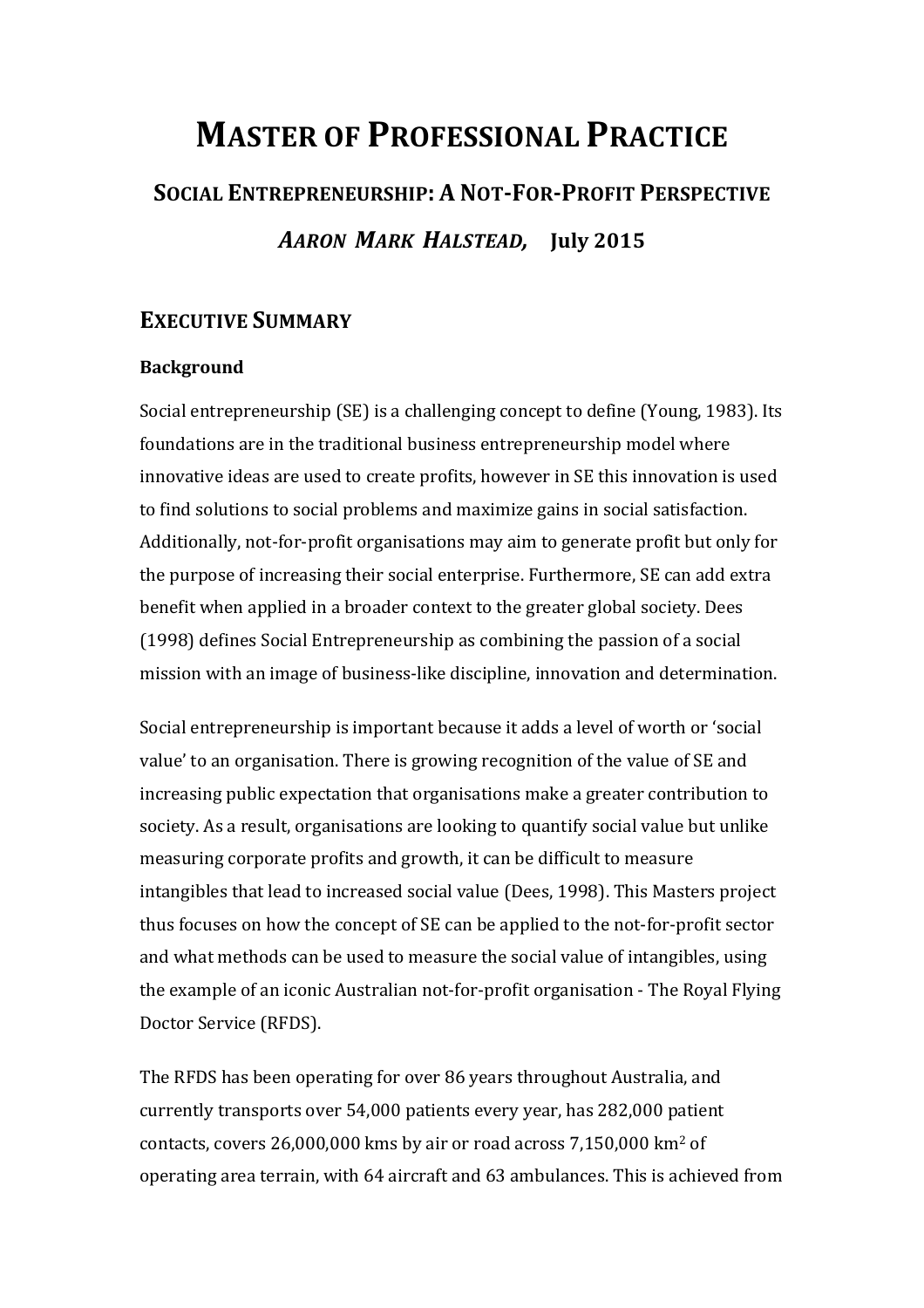34 bases, with over 1200 staff on the ground, and a dedicated rural and remote clinic network servicing locations across Australia. The RFDS has been voted Australia's most reputable charity (Freedmann, 2014) - for the past four years and continues to innovate and meet the needs of many Australians who would otherwise not access health services or medical care.

## **Project**

The subject of social entrepreneurship in the not-for-profit sector was chosen as the project title as this describes the underpinning of a key aspect to the researchers leadership role (Client Strategy Manager) at the Royal Flying Doctor Service (RFDS) Victorian Section.

This project, as designed through the learning agreement process and consultation with my employer, aimed to:

- Define social entrepreneurship (SE) and determine how to add social value
- Explain the RFDS, its relevance within Australia and the healthcare sector
- Examine/understand what SE means in the context of the RFDS
- Identify and highlight the intangibles of the RFDS organisation
- $\blacksquare$  Develop a framework to implement across the RFDS to use internally and externally to show value of the organisation and its programs
- Evaluate the project outputs/outcomes and review learning outcomes
- Undertake a critical reflection on the professional practice journey

The research for this project is based on an open ended series of questions related to survey participant's experience – both within the RFDS, and also the clients/customers/stakeholders involved in their aspect of the organisation. The participants then rate intangible elements they identify in a matrix of benefit importance, where they rate both stakeholder and customer benefits. Participants undertaking the survey are from all aspects of the RFDS operation including patient care, primary health care programs, fundraising, donor relations, marketing and education.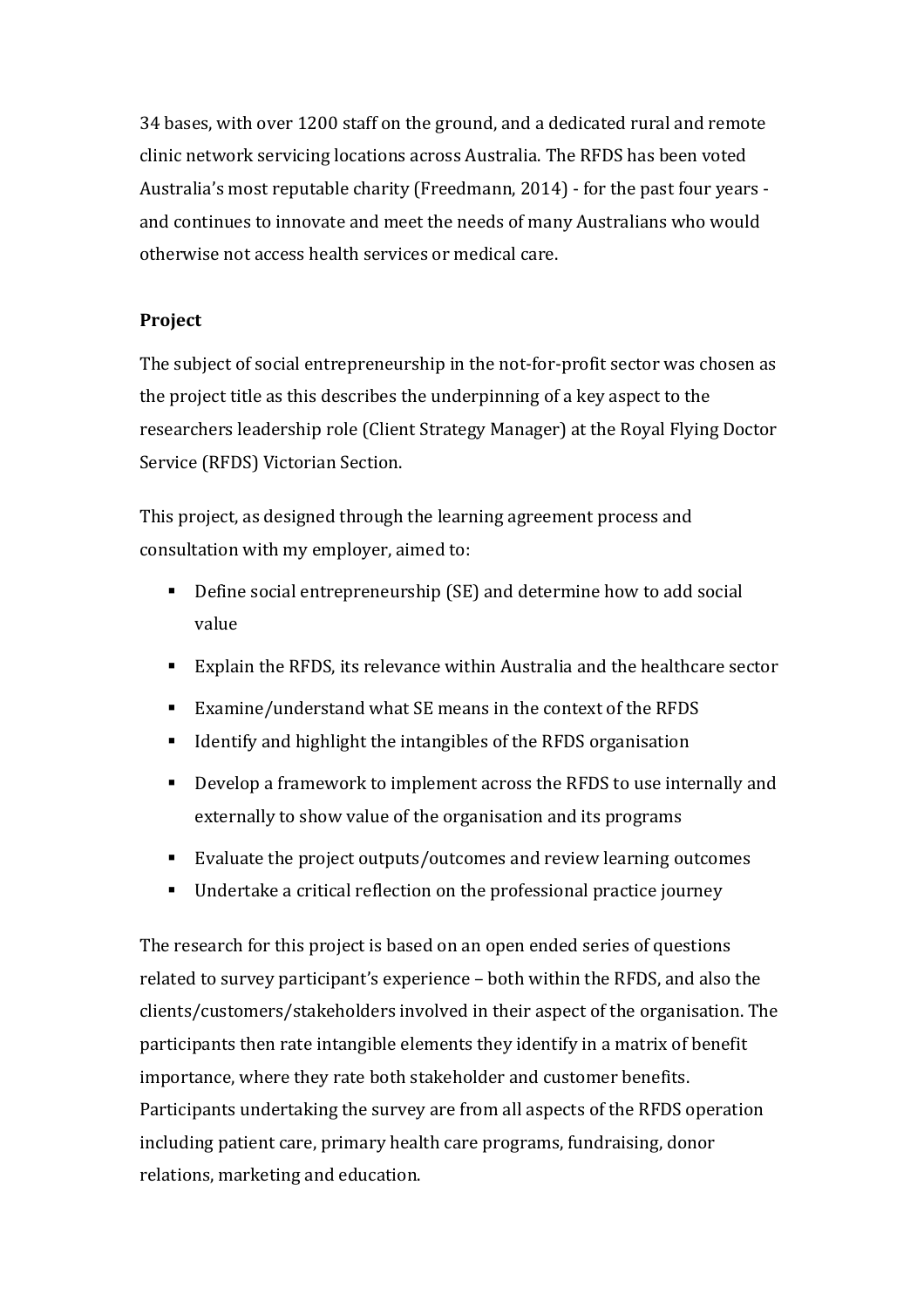Customer's responses are those who either use an RFDS service, or are a donor or contributor to the RFDS. Stakeholders are very clearly commercial customers or partnering organisations that have a vested interest in a shared common goal.

## **Findings**

The results from the survey indicated 24 intangible benefits to be involved with the RFDS, both as customers and stakeholders. These 24 benefits were grouped into six key categories identified as common themes by the research into RFDS Intangible Values. These were: Relationships, Brand/Reputation, Community, Marketing/Media, Integrity/Data and Governance/Leadership.

The results further indicated Customers and Consumers valued governance/leadership  $(20\%)$ , brand/reputation  $(19\%)$ , and community  $(18\%)$ , whereas Stakeholders valued most important in terms of ranking brand/reputation (19%), governance/leadership (18%), marketing/media  $(17%)$  and relationships  $(17%)$ .

These results align very strongly with the national  $\text{RepTrak}^{\text{®}}$  survey (Freedmann, 2014) of corporate social responsibility (CSR) undertaken annually across all Australian not-for-profits. That survey ranked the RFDS number one charity across Australia for four years running as the most reputable not-forprofit (far outperforming the nearest five other high scoring charities). The key elements identified as significant across this survey of not-for-profits are: Services – Delivery (18%), Governance – Trust (17%) and Citizenship – 'Feel Good' factor (16%). These results align very strongly with the current research conducted into social entrepreneurship using the RFDS as the example organisation. 

## **Outcome framework**

The framework developed from the current research is based on four aspects:

1. The Framework of intangible benefits for partnering with the RFDS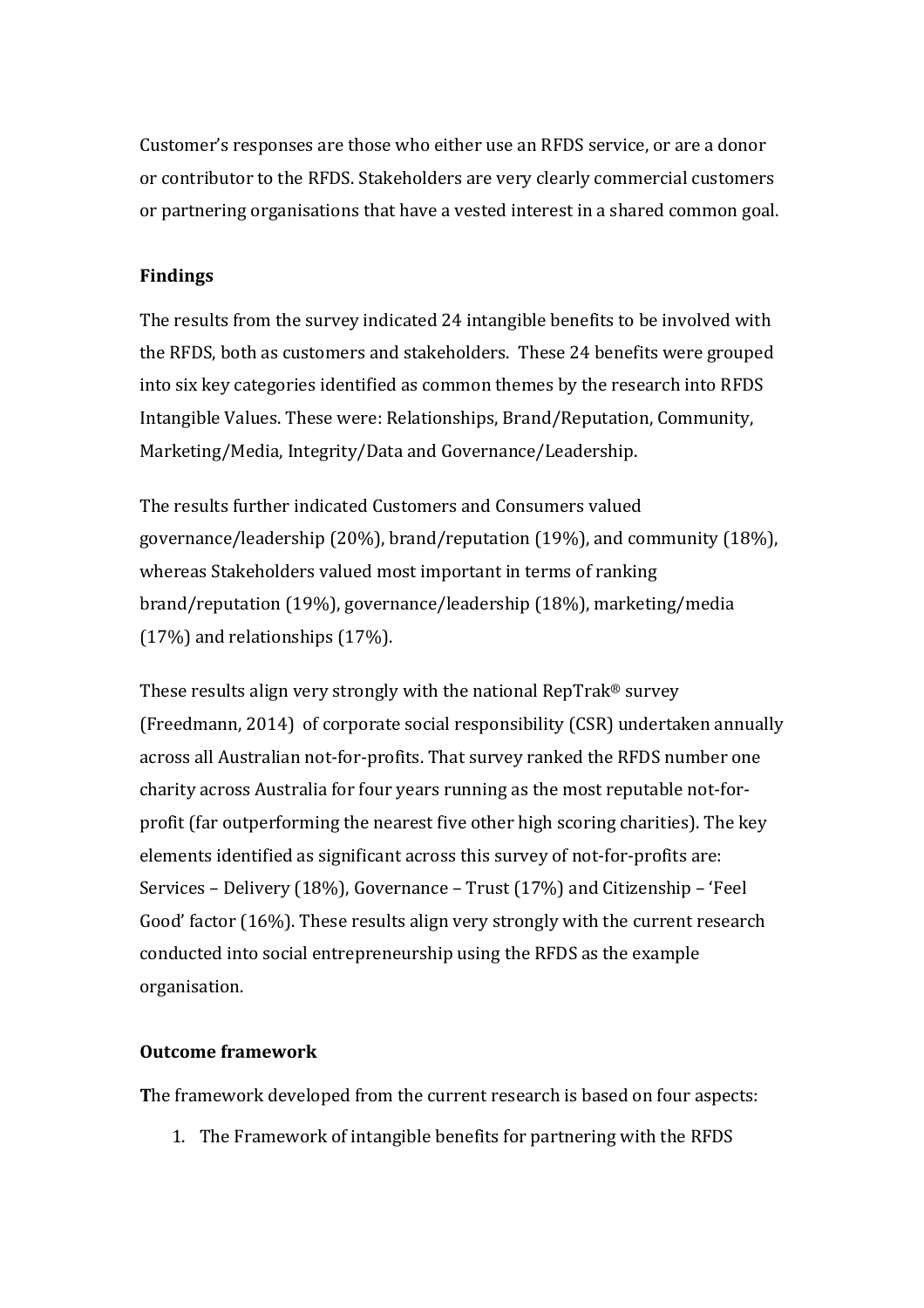- 2. Social Return on Investment (SROI) Roadmap of Impact Drivers for the RFDS (with five aspects: Inputs, Activities, Outputs, Outcomes, Impacts)
- 3. Two figures pictorially showing the Consumer versus Stakeholder priorities when engaging with the RFDS, and an additional figure showing the relationship to RepTrak® survey results (correlative substantiation)
- 4. RFDS Evaluation Tool for Potential New Stakeholders/Partners, to be used by program managers determining value and opportunity (in relation to risk/reward), of a relationship, contract or agreement

Additionally there are documentation, reporting and review processes in place with contract/MOU/agreement scheduling (including recording of intangible benefits in the document 'schedule'), which would be implemented concurrently.

The SROI analysis produces strong evidence that RFDS provides significant social, environmental and economic value, for a range of stakeholders and customers. 

It is also clear that the value created across the organisation has exceeded the investment into the development of the programs as a direct value/output calculation, such that for every \$1 invested, \$2.77 of social, environmental and economic value was created. Thus the SROI Ratio is:  $$2.77 : $1$  (For a combined total of all RFDS Victoria Social Value).

The above framework and evaluation tool is also visually presented as a relationship cycle with the RFDS evaluation of the stakeholder/partner at the centre as this is most critical to ensuring it remains central to the theme of engagement throughout the process. This ties the stakeholder engagement process into a complete cause-effect cycle that is crucial to maintaining effective relationship management in the dynamic not-for-profit health care sector.

The framework and evaluation tool has been implemented within the Mobile Patient Care program at the RFDS, for engagement with hospital and health service clients. The program manager of three key primary health care initiatives has also expressed a strong desire to incorporate the framework into her